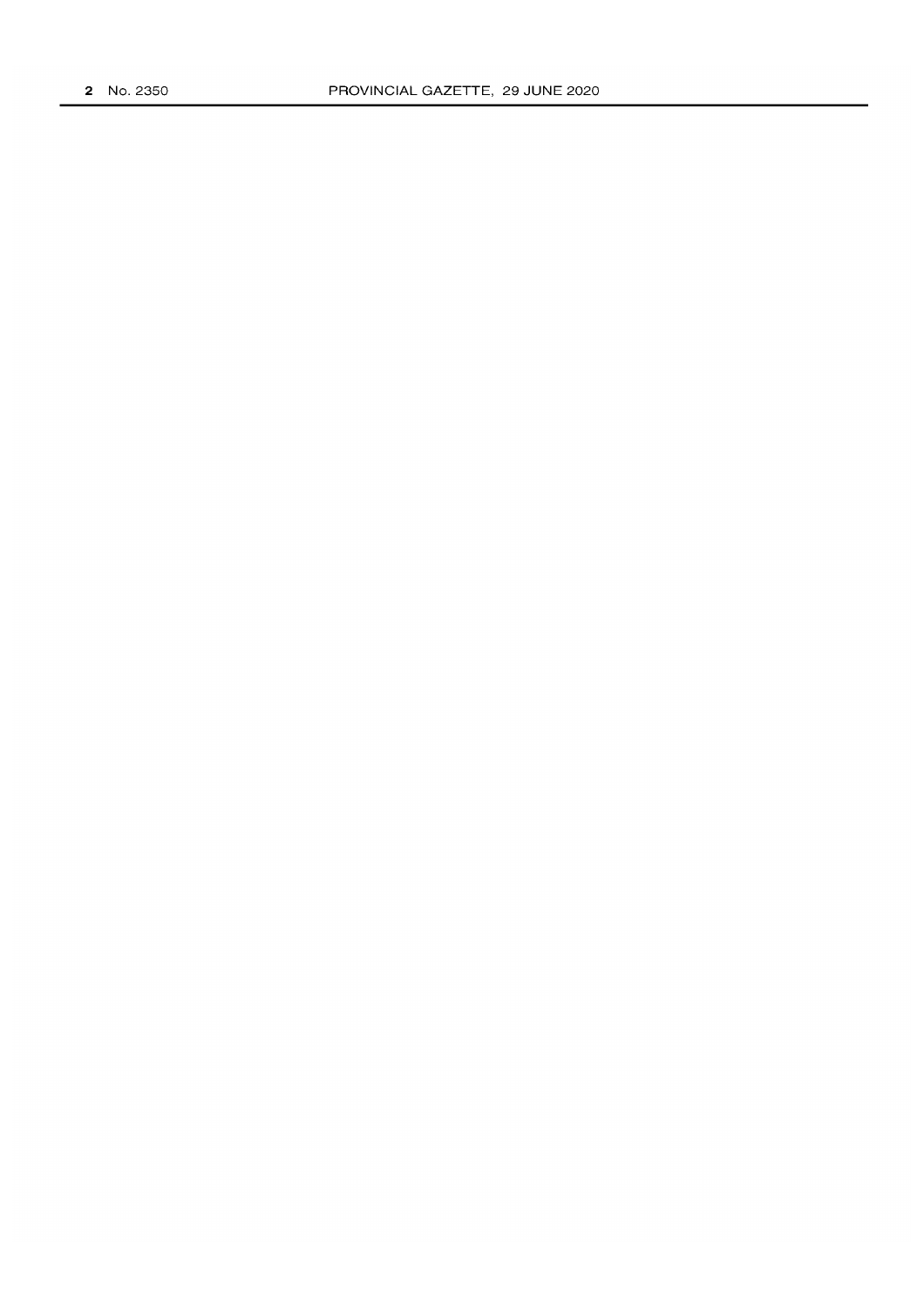### **CONTENTS**

|    |                                                                                                         | Gazette<br>No. | Page<br>No. |
|----|---------------------------------------------------------------------------------------------------------|----------------|-------------|
|    | <b>GENERAL NOTICES • ALGEMENE KENNISGEWINGS</b>                                                         |                |             |
| 58 | Local Government: Municipal Finance Management Act, 2003: Kareeberg Municipality: Tariffs for 2020/2021 | 2350           | 14          |
| 58 | Wet op Plaaslike Regering: Munisipale Finansiële Bestuur, 2003: Kareeberg Munisipaliteit: Tariewe vir   | 2350           | 15          |
|    | <b>MUNICIPAL NOTICES • MUNISIPALE KENNISGEWINGS</b>                                                     |                |             |
| 12 | Local Government: Municipal Property Rates Act (6/2004): Rates Tariffs for 2020/21 Financial Year       | 2350           | 16          |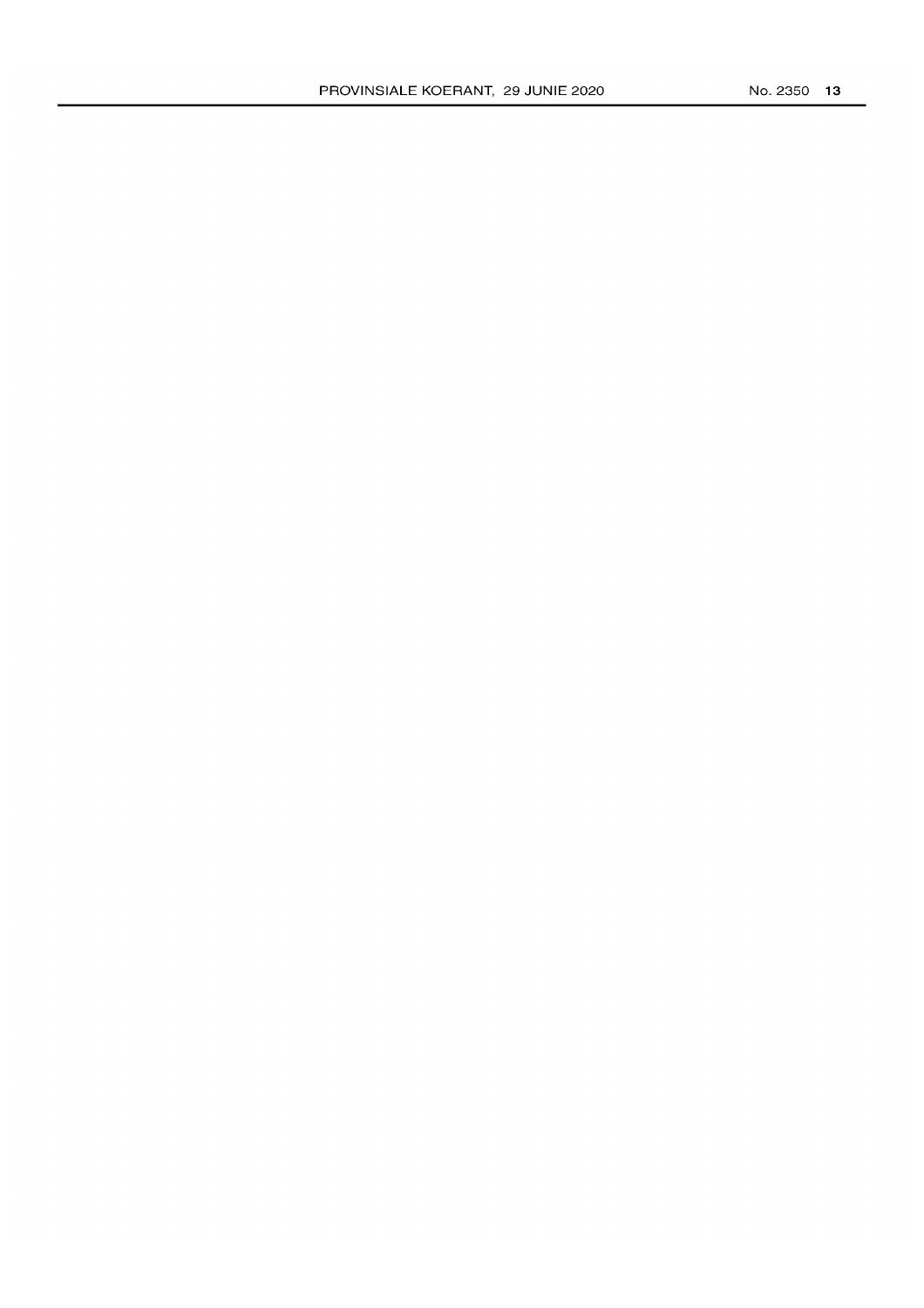## GENERAL NOTICES • ALGEMENE KENNISGEWINGS

#### NOTICE 58 OF 2020

### KAREEBERG MUNICIPALITY

#### TARIFFS FOR *2020/2021* FINANCIAL YEAR

Notice is hereby given in terms of Section 24(2)(c)(i) of the Local Government: Municipal Finance Management Act, 2003 read together with Section 14 of the Local Government MPRA 2004 (Act, 6 of 2004), that the tariffs for the 2020/2021 financial year to be implemented as from 1 July 2020 have been approved by the Municipal Council of Kareeberg Municipality at a Council Meeting held on 28 May 2020.

| Council Meeting held on 28 May 2020.                                 |               |  |  |  |
|----------------------------------------------------------------------|---------------|--|--|--|
| <b>Fees, charges and tariffs</b>                                     | <b>Tariff</b> |  |  |  |
| General Rates: Residential Properties (Tariff per R1 of valuation)   | R0,01901      |  |  |  |
| General Rates: Commercial Properties (Tariff per R1 of valuation)    | R0,02677      |  |  |  |
| General Rates: State-owned Properties (Tariff per R1 of valuation)   | R0,03875      |  |  |  |
| General Rates: Agricultural Properties (Tariff per R1 of valuation)  | R0.00163      |  |  |  |
| General Rates: Public Benefit Organization (PBO) Properties          | R0.01901      |  |  |  |
| (Tariff per R1 of valuation)                                         |               |  |  |  |
| General Rates: Industrial Properties (Tariff per R1 of valuation)    | R0,04833      |  |  |  |
| General Tax: State Properties Agriculture (Rate per R1 of valuation) | R0,00475      |  |  |  |
| General Rates: SKA (Tariff per R1 of valuation)                      | R0,02677      |  |  |  |

Above mentioned Rates and Taxes levy is due and payable on the first day of July 2020, interest as determined in terms of Section 24(2)(c)(ii) of the Local Government: Municipal Finance Management Act NO.56 of 2003 will be collected and charged on rates and taxes levies that are outstanding at due dates as determined by the By-Law. Visit municipal website www.kareeberg.co.za

WOE BRUIN ACTING MUNICIPAL MANAGER KAREEBERG MUNICIPALITY 10 HANAU STREET CARNARVON, 8925

NOTICE: *04/2020*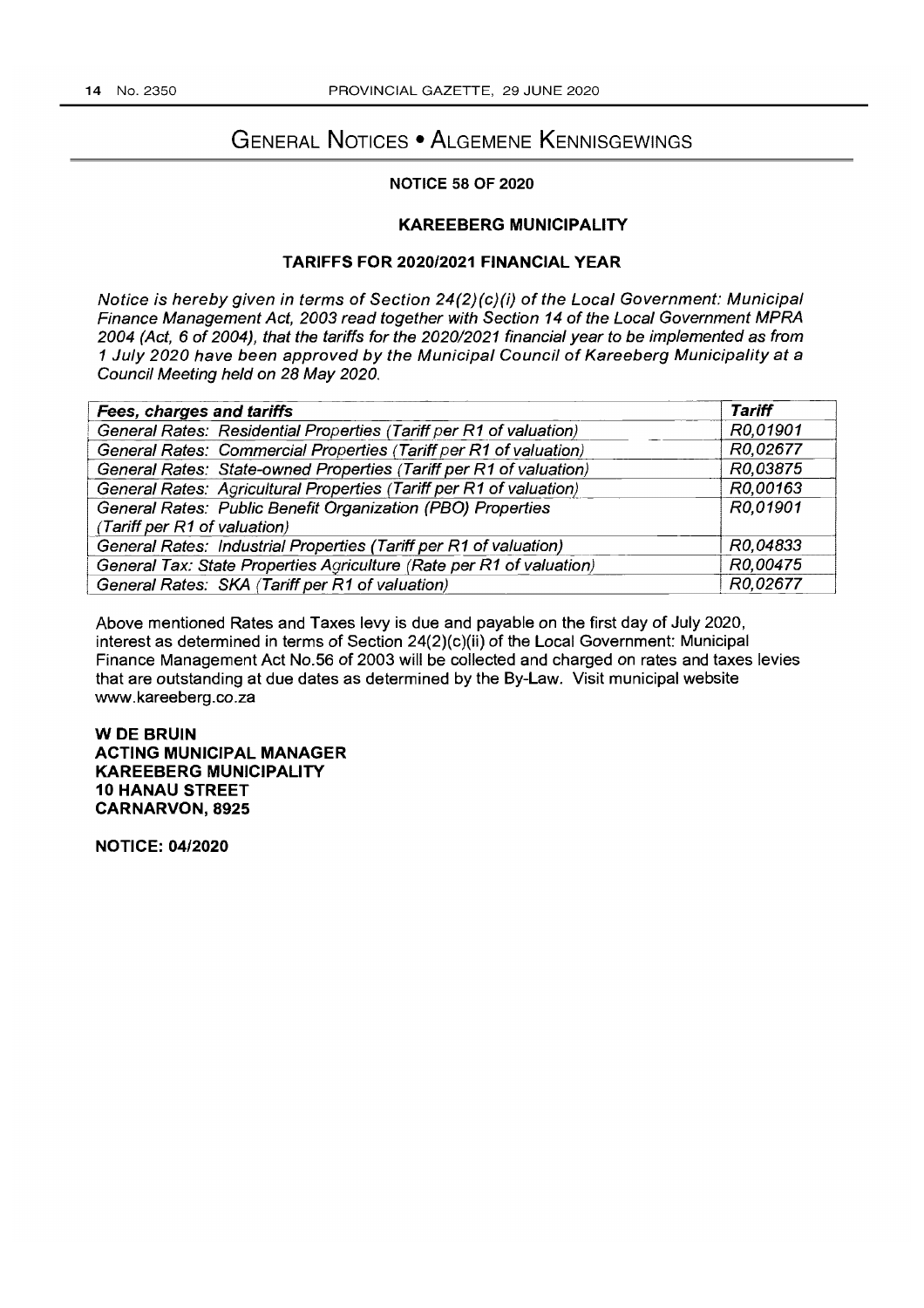#### KENNISGEWING 58 VAN 2020

#### KAREEBERG MUNISIPALITEIT

#### TARIEWE VIR *2020/2021* FINANSleLE JAAR

Kennis geskied hiermee ingevolge Artikel 24(2)(c)(i) van die Wet of Plaaslike Regering: Munisipale Finansiele Bestuur, 2003 saamgelees met Artikel 14(2) van die Munisipale Eiendomsbelastingwet, 2004 (Wet 6 van 2004), dat die Munisipale Raad van Kareeberg Munisipaliteit tydens 'n Raadsvergadering gehou op 28 Mei 2020 die volgende belastingtariewe

| Gelde, heffings en tariewe                                                 | <b>Tarief</b> |
|----------------------------------------------------------------------------|---------------|
| Algemene Belasting: Residensiële Eiendomme (Tarief per R1 van waardasie)   | R0,01901      |
| Algemene Belasting: Kommersiële-eiendomme (Tarief per R1 van waardasie)    | R0,02677      |
| Algemene Belasting: Staats-eiendomme (Tarief per R1 van waardasie)         | R0,03875      |
| Algemene Belasting: Landbou-eiendomme (Tarief per R1 van waardasie)        | R0.00163      |
| Algemene Belasting: Publieke Weldaadorganisasies (PBO's) eiendomme (Tarief | R0,01901      |
| per R1 van waardasie)                                                      |               |
| Algemene Belasting: Industriële Eiendomme (Tarief per R1 van waardasie)    | R0,04833      |
| Algemene Belasting: Staat eiendomme Landbou (Tarief per R1 van waardasie   | R0,00475      |
| Algemene Belasting: SKA (Tarief per R1 van waardasie)                      | R0,02677      |

Bogenoemde belasting is verskuldig en betaalbaar op die eerste dag van Julie 2020 en rente soos bepaal kragtens Artikel 24(2)(c)(ii) van die Wet op Plaaslike Regering: Munisipale Finansiele Bestuur, 2003 sal gevorder en verhaal word op belastings wat onbetaal is na die onderskeie vervaldatums sos bepaal in die verordening. Sien munisipale webtuiste www.kareeberg.co.za

WOE BRUIN WAARNEMENOE MUNISIPAlE BESTUUROER KAREEBERG MUNISIPAlITEIT **HANAUSTRAAT 10** CARNARVON,8925

KENNISGEWING: *04/2020*